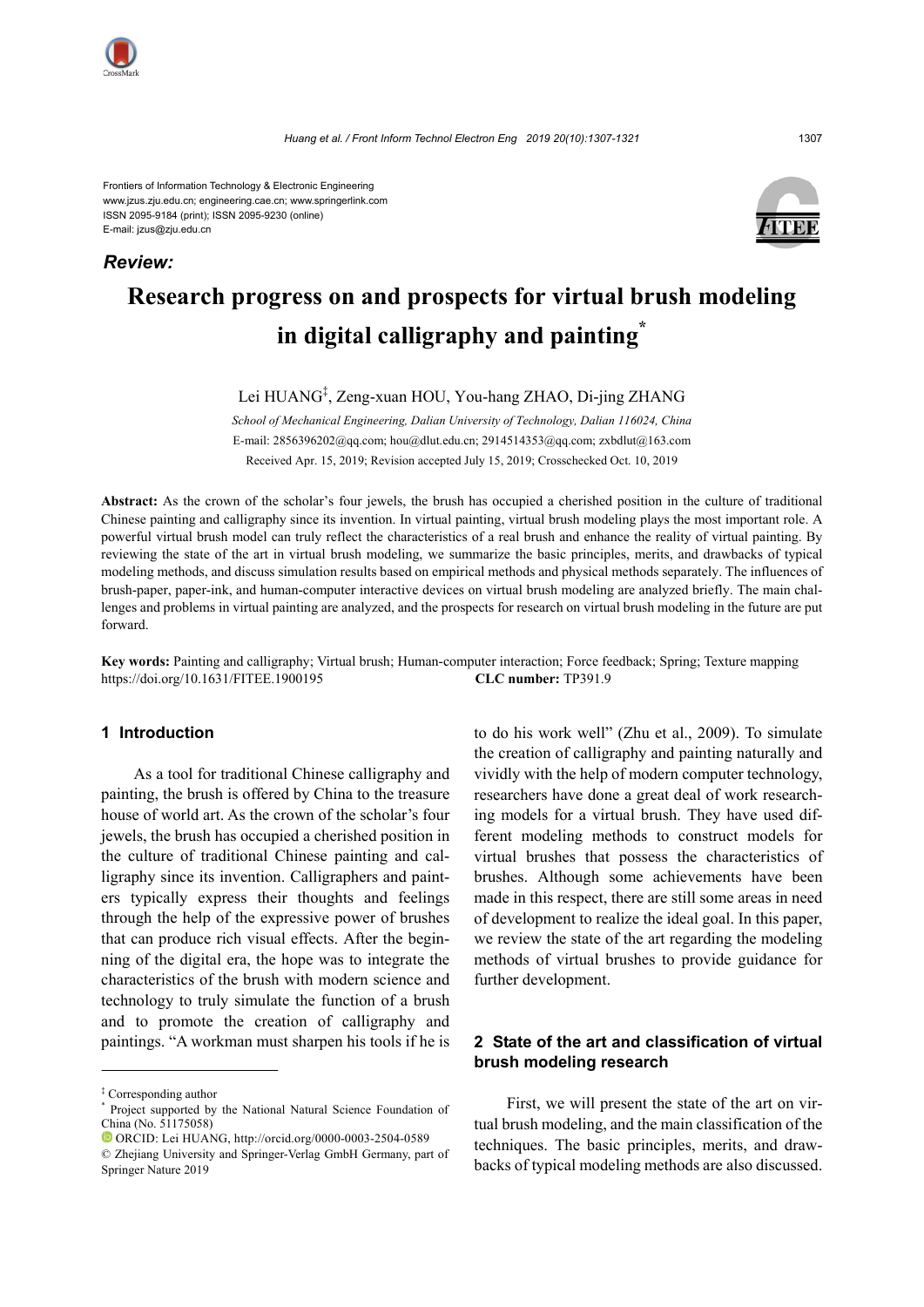#### **2.1 Research on virtual brush modeling**

Strassmann (1986) first proposed a simple two-dimensional (2D) virtual brush model, summarizing the objects involved in the process of brush painting into four elements: brush, stroke, ink dipping, and paper. This work successfully simulated Japanese "ashtray inks painting." Subsequently, with the research and development of non-photorealistic rendering technology, various virtual brush models have been released. Chua (1990) proposed a brush model based on the outline of brush strokes, which simulates the formation of brush strokes using Bezier curves connected back and forth. Hsu and Lee (1994) proposed a brush model based on vitalization skeleton strokes; the arbitrary patterns and their evolution based on a 2D deformation model were abstracted into "ink" to express the change of brush behavior.

Lee (1997) presented a three-dimensional (3D) virtual brush model with elastic brush hair based on the theory of elasticity, which successfully painted an orchid chart with the characteristics of traditional oriental art. Lee (1999) achieved a new brush model based on the original brush model (Strassmann, 1986) by adding a geometric model of the bristle bundle and its deformation algorithm, and it can better simulate the deformation of the brush. Saito and Nakajima (1999) constructed a brush model using a Bezier curve for the skeleton of the brush head. It uses a quasi-static energy optimization method to drive the Bezier curve to simulate the morphological changes of the brush head. Baxter et al. (2001) constructed a virtual brush model with a spring particle system as the brush skeleton and subdivided the surface mesh as the brush surface. They used the deformation of the tension spring to simulate the deformation of the bristles during the painting process, and used a force feedback device for the creation of interactive art.

Chan et al. (2002) constructed a brush model consisting of many brush hairs distributed randomly in a circular area. The circular area was divided into several small squares, and the position of each brush hair in the square was random. Each brush hair painted a line during the movement of the brush on paper, and all lines were assembled to form a stroke.

Baxter and Lin (2004) simulated the deformation of real brushes, for example, bifurcation and the plastic deformation of brushes, by improving the original brush model (Baxter et al., 2001). They used the energy minimization method to enable a novel geometric representation of the brush head. Their model can generate brushes with differently shaped brush heads, and simulate different strokes. By observing the movement of real brushes, Girshick (2004) discovered that the overall movement of the brush is closely related to the movement of a single bristle. On this basis, a new parametric brush model was constructed. The deformation of the brush was simulated by adjusting the parameters during the painting process. Adams et al. (2004) built a brush model using a point sampling surface to wrap the skeleton of the spring based on Baxter et al. (2001)'s model. The spring skeleton was used to simulate the dynamic behavior of the brush, and the point sampling surface was used to describe the change in the brush surface, and to store painting information.

Yin et al. (2005) proposed a brush model based on a pressure sensitive model. This model consists of a pressure-sensing model and a contact model, used to describe the relationship between pressure sensitivity and stroke width, and the interaction between the brush tip and the paper surface, respectively. It improved the authenticity of the user's writing with the brush, and the fluency in painting complex strokes.

van Laerhoven and van Reeth (2007) proposed a novel design method for a brush model. The geometric model of the brush constructed uses a motion chain as the spine of the brush head and a polygonal mesh as the bristle cluster. The free-form deformable grids associated with the geometric model were used to deal with various shapes of brush heads in the dynamic model. According to user input actions, an energy-optimization method was used to describe the deformation of the brush head. Baxter and Govindaraju (2010) proposed a data-driven 3D virtual brush model in which the measurement data of the actual brush deformation was stored in tables. The deformation of the virtual brush was simulated dynamically using the data in the table. This model can effectively simulate the complex behavior of the brush, and had higher computational efficiency and good numerical stability.

We can find that the above systems either model a brush using a deformable model without individual bristles (Chu and Tai, 2002; Baxter and Lin, 2004), or model a bristle brush but ignore the simulation of 3D paint completely (Sun et al., 2009; Zhu et al., 2015).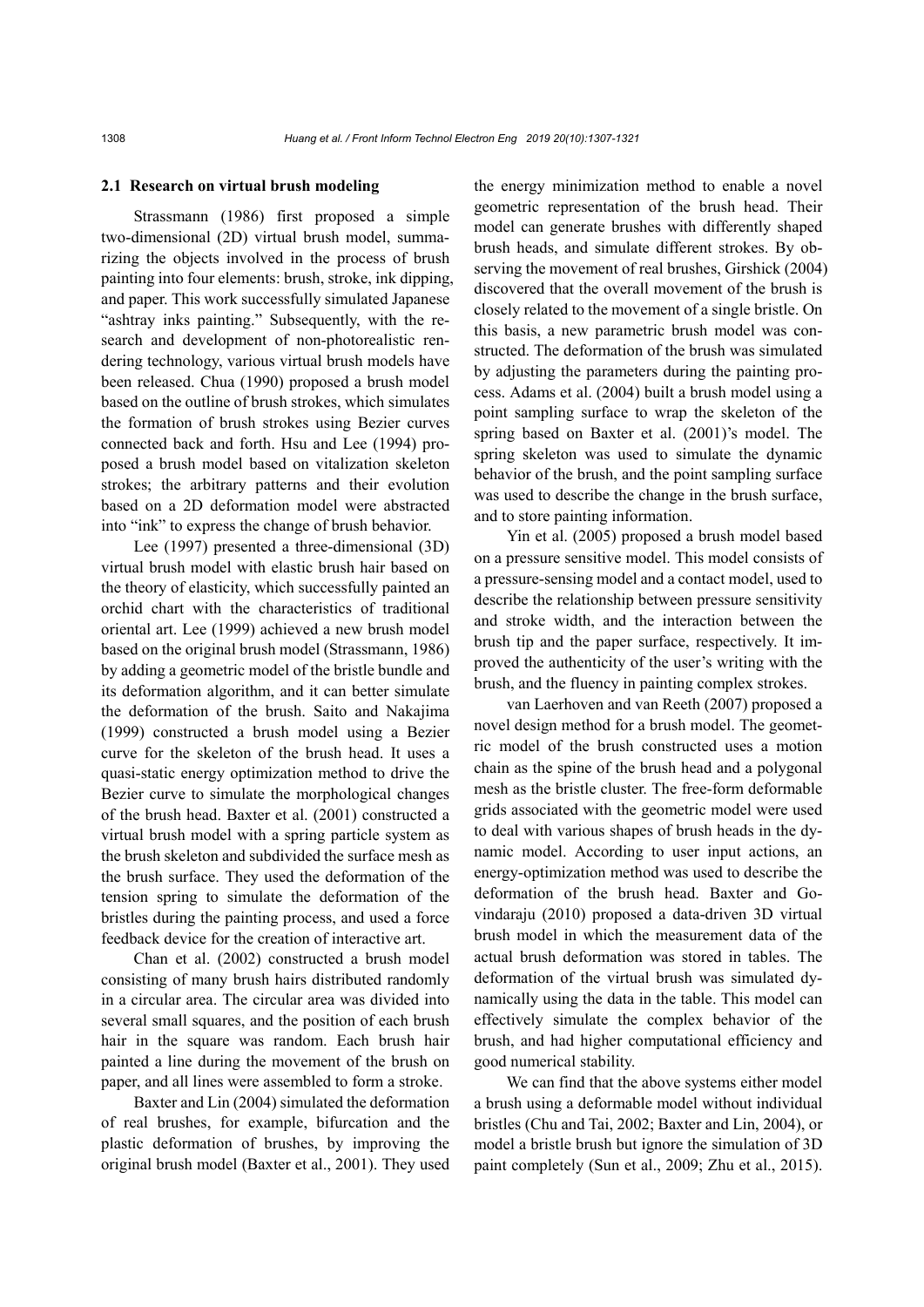Chen et al. (2015) presented a real-time painting system that can simulate the interactions among the brush, paint, and canvas at the bristle level. They developed a variety of techniques to ensure the performance and robustness of the simulator under large time steps, including brush and particle simulations in non-inertial frames, and a fixed-point method for accelerating the Jacobi iterations. The whole system was implemented on a graphics processing unit (GPU) by the Compute Unified Device Architecture (CUDA), and overcame several challenges including the large time step, inaccuracy, and liquid transfer. However, it places a limit on the stroke speed, so artists need more time to finish paintings in their system than in the real world.

Meyer et al. (2016) proposed a tactile paintbrush to generate spatial haptic texture. Their brush can provide a method for creating stochastic friction patterns by drawing samples from a Weibull distribution for each fine-texture wavelength.

Otsuki et al. (2018) developed a mixed reality (MR) painting system, and used a visual and haptic feedback to provide the sensation of painting on virtual 3D objects using a new brush device called the "MAI Painting Brush++." They developed a mechanism that can simulate the effect of touch and movement when the brush device is used to paint on virtual objects in the MR space, and proposed an extended model that consists of two sub-models: friction-force changing model and brush-tip spring model. They confirmed the effectiveness of the device and proposed a brush model through various user studies. However, the real-time performance of the rendering system needs to be further improved.

The research on virtual brushes in China is comparable to that in foreign countries. Researchers from many universities and research institutes in China carried out research on virtual brushes from different perspectives in the mid and late 1990s. Yu et al. (1996) proposed a skeleton-based brush model. Based on the actual brush and actual painting process, a scatter point set was used to simulate the stroke of the brush. By changing the guiding parameters of the defined skeleton attribute function to control the distribution shape, color, and density of scatters, a more realistic painting effect can be achieved.

Ip and Wong (1997) proposed a virtual brush that uses the parametric method to synthesize how real

calligraphy works. The appearance of real calligraphy can be simulated well by controlling the physical parameters related to the writing process. Wong and Ip (2000) simulated different styles of calligraphic writing and realized the design and generation of scalable fonts. Yeh et al. (2002) constructed a brush model using a bending spring as the skeleton. The brush hairs consisted of many particles connected to the bending spring and were arranged on the eight directions of the skeleton model, and the particle system was used to simulate the change of the skeleton of the brush head. Chu and Tai (2002) proposed a more accurate and effective 3D virtual brush model, by using an energy minimization method to simulate the change in the behavior of the brush, and designing a new input device, which can better simulate the different effects of the brush such as splitting of the brush head, flat head, and half-dry stroke. Xu et al. (2002) proposed a virtual brush model based on solid modeling technology, defining the primitive element as the smallest working unit of the brush model and using the aggregation of several primitives to represent the geometric shape of the brush head. The instantaneous interaction between all primitives and the paper with the cumulative effect of time forms the painting effect. Guo et al. (2002) proposed a pressure-sensitive brush model based on experimental experience and actual writing experience. Based on improvements in commercial software such as Photoshop and Elf Brush, and using a circle model as closed graphics to simulate strokes, the Bessel method was used to connect control points to form a closed curve. Then the closed curve was changed by zooming and translation to simulate the brush strokes in real time. Mi et al. (2003) proposed an experiencebased brush model, which considers only the change in the contact area between the brush and the paper surface and simulates the stroke by defining the parametric "raindrop" model driven by this basic action. In the same year, Xu et al. (2003) improved the original brush model (Xu et al., 2002) and constructed a hierarchical brush model that can express the scattering effect. Sun et al. (2005) combined the empirical model with the physical model and proposed a new 3D brush model. In the painting process, this model avoids the complexity of calculating the deformation of each bristle, greatly improving the computational efficiency and real-time interaction, and better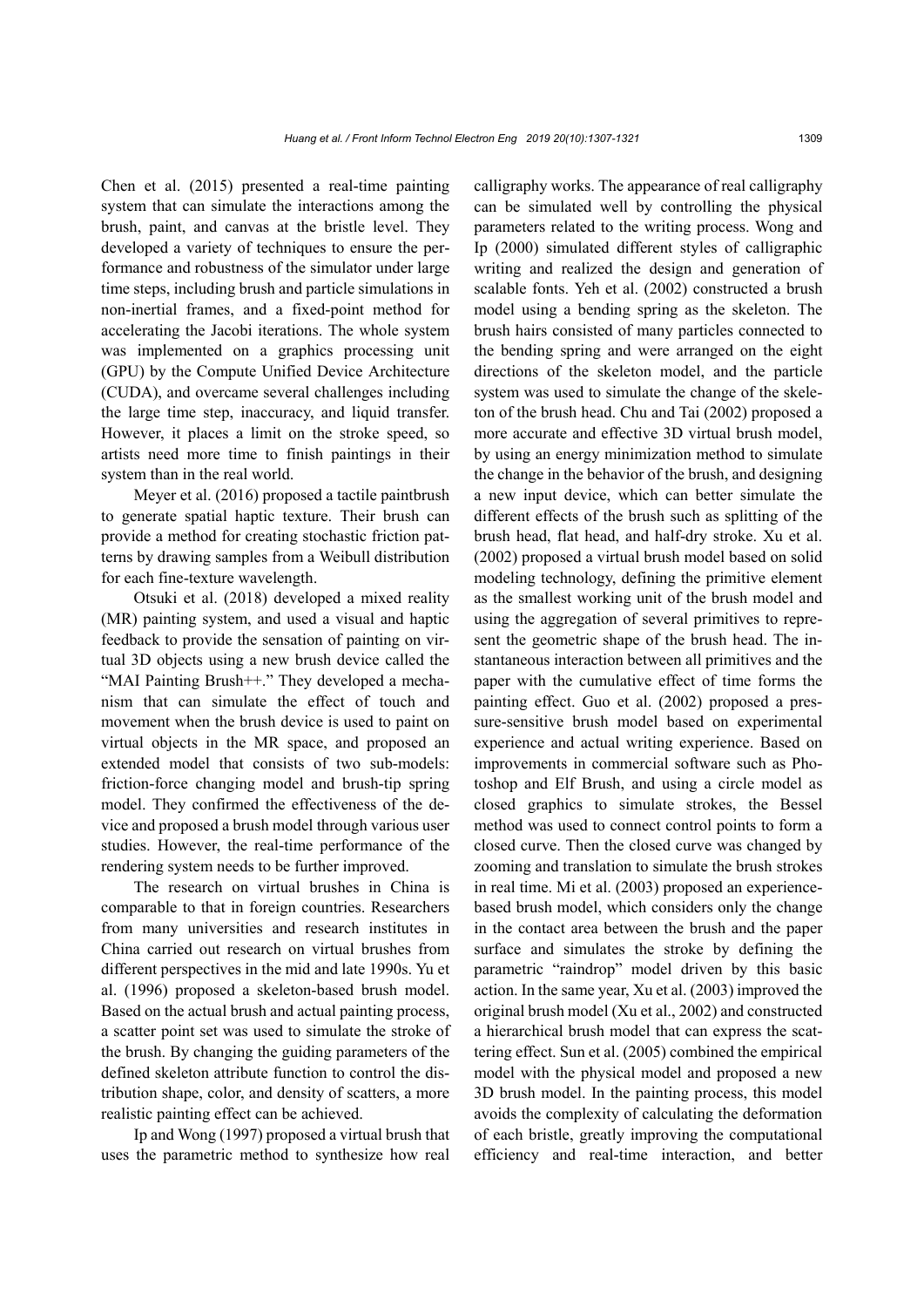simulating the deformation and painting effect of the brush. Bai et al. (2008) proposed a virtual brush similar to Wong and Ip (2000)'s brush model. In the process of simulating the deformation of the brush, the impression produced by the interaction between the brush and paper was used to simulate the brush stroke considering the influence of the internal and external forces acting on the brush. At the same time, according to the force acting on the brush, a set of spring meshes was used to calculate the deformation of the brush accurately. Zhu et al. (2009) proposed a virtual brush model based on statistical analysis, using the statistical analysis model to simulate the contact area between the brush and the paper surface. This model does not need to consider complicated situations such as brush modeling and brush deformation, has high computational efficiency and good real-time performance, and can achieve a better writing effect. Zhang et al. (2010) presented a virtual brush model based on triangular mesh, using a connected line segment and Bezier curve as the central axis of the brush head, and using the triangular mesh model to simulate the bristle bundle. During the writing process, the triangular mesh is driven to change by adjusting the central axis to simulate different morphological changes of the brush. Zhang et al. (2014) used statistical methods to construct a parametric brushstroke model to simulate the shape of different types of pens. Combined with actual calligraphy experience, it can better generate writing animation with different styles of calligraphy.

Tang et al. (2015) modified the tactile brush algorithm to support the smooth motion of rectangular contact areas, which can be used to convey complex touch gestures involving several simultaneous points of contact.

Yhang et al. (2015) presented a model to simulate a virtual Chinese hair brush using a camshaft curve, a novel analytic curve, to define the shape of the brush stroke. Using the camshaft curve, the shape of the stroke can be expressed flexibly via few adjustments of the parameters instead of simulation of a huge amount of brush tuft.

Li et al. (2005) proposed a calligraphy imitation system based on a virtual brush and the scaleinvariant feature transform (SIFT). In their system, a virtual brush simulation algorithm was proposed. According to the rate and strength of movement of the finger on the touch screen, the trajectory of a virtual brush can be simulated, the thickness of which can be set dynamically. The system can imitate and match Chinese calligraphy based on the excellent performance of SIFT with rotation, scale, viewpoint, and illumination change, and achieves high accuracy and fast response.

Guo et al. (2017b) proposed a novel 3D interactive painting method for Chinese painting and calligraphy via real-time force feedback. The relationship between the force exerted on the brush head and the resulting brush deformation has been analyzed for the first time, and a virtual spring-mass model was applied to construct a model of the 3D brush. The 3D brush footprint can be obtained via projecting the 2D brush footprint onto the surface of the 3D virtual object in real time. The proposed methods have been applied in a virtual 3D interactive painting system via haptic feedback technology, which can effectively enhance the reality of the virtual painting process. However, their brush model does not take into account the mechanical properties of the variable stiffness that exists in a real brush.

# **2.2 Classification of virtual brush modeling research**

Researchers have carried out various types of research on brush modeling from different perspectives, and many important results have been obtained. According to the simulation results, virtual brush modeling can be divided into empirical brush modeling and physical simulation based brush modeling.

# 2.2.1 Empirical brush modeling

Empirical brush modeling uses the change in the contact area between the brush and the paper surface to simulate the brush painting effect based on summing up the practical experience in creation of calligraphy and painting and much experimental experience. By adjusting the parameters obtained via experience to change the shape of the contact area, the simulation of different effects can be realized, so this approach has simple and fast calculation and good real-time performance. However, this model does not consider the characteristics of the actual brush and some other factors such as the fickle nature of brushwork, which inevitably leads to a certain discrepancy between the simulated and real effects.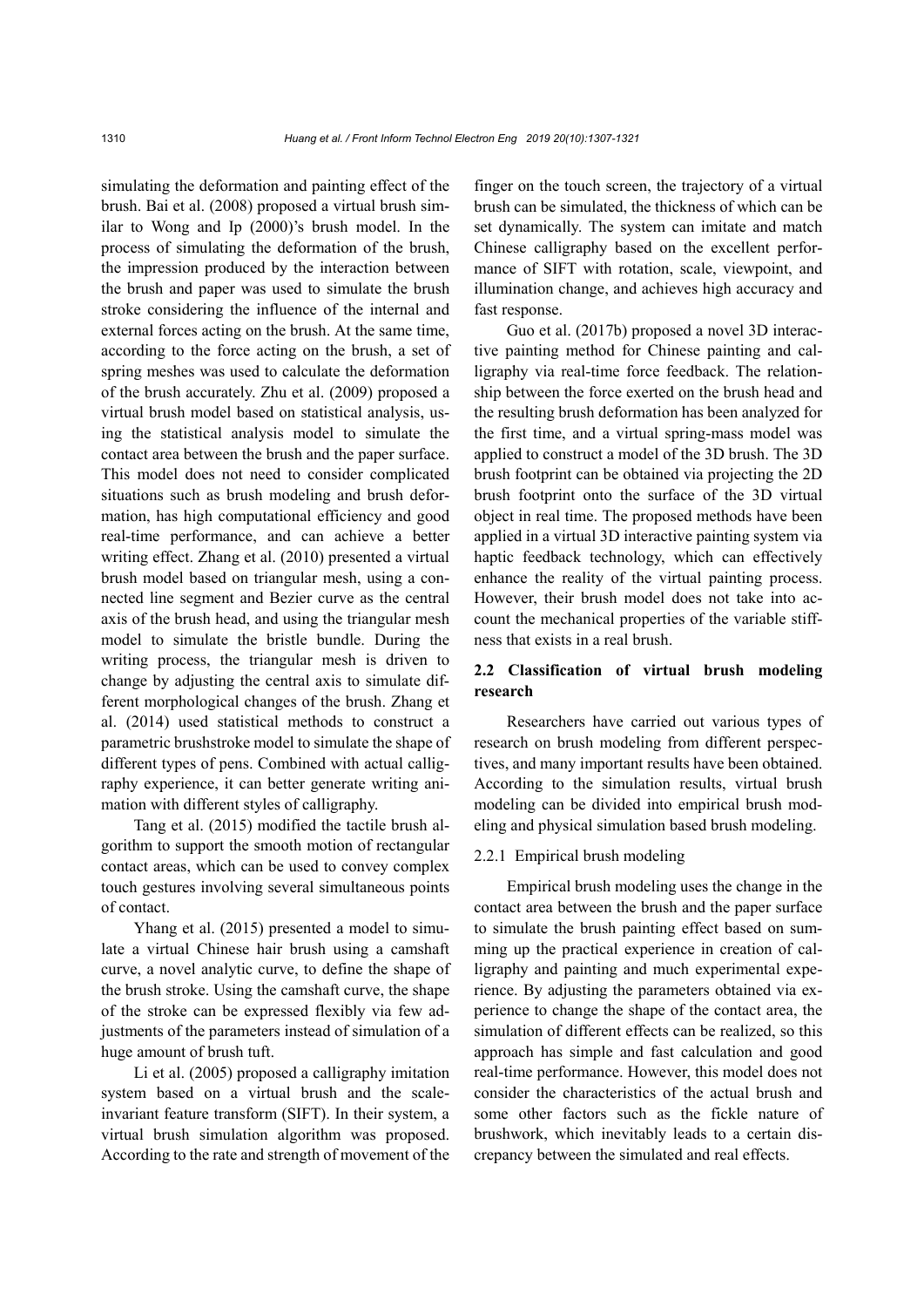#### 2.2.2 Physical simulation based brush modeling

Physical simulation based brush modeling considers physical factors such as the shape of the brush head, elasticity, and deformation of the brush hairs to construct the physical model of a brush. On this basis, this model uses physical laws or rules to control the dynamic change in the brush during the painting process. It not only makes the creative process more realistic and intuitive, but also makes the simulation effect rival the real effect. However, the calculation process for the physical model is generally complicated, leading to inefficiency, and sometimes it cannot guarantee a real-time interaction.

# **3 Detailed analysis of modeling methods for virtual brushes**

The two main types of modeling methods for virtual brushes are discussed here in detail.

# **3.1 Brush modeling based on empirical simulation**

We detail various methods used in empirical brush modeling in this subsection.

#### 3.1.1 Empirical parametric brush model

Mi et al. (2003) proposed a parametric virtual brush model based on experience, which simulated the change in the contact area between the brush and the paper surface through the "raindrop" model. The basic interactive actions and parameters of the brush are defined in this model. The basic interactive actions include dipping the brush in ink, pressing the brush, brush movement, and brush rotation; the parameters of the brush include not only the basic parameters such as length, diameter, and number of bristles, but also parameters such as speed, humidity, and pressure based on experience. During the painting process, the basic interactive actions are used to change the parameters of the brush in real time; the change in the parameters of the brush leads to heteromorphosis of the "raindrop" model. The morphological changes of the brush are simulated by the merging and splitting of "raindrops" to realize the simulation of different painting effects. This method does not construct the physical model of the brush, avoids the complicated situation of modeling and calculating the brush deformation, reduces the

amount of calculation, improves the real-time interaction, and can better simulate the effect of a half-dry stroke. However, some factors such as the characteristics of the actual brush and the fickle nature of brush writing are not considered, which inevitably leads to a certain discrepancy between the simulated and real effects.

3.1.2 Brush model based on the pressure-sensitive model

Guo et al. (2002) constructed a brush model based on a pressure-sensitive model according to experimental experience and practical writing experience. In the painting process, according to the relationship between pressure and stroke width, the Bessel method is used to connect control points to form a closed curve based on improving the previous methods that use the circle as closed graphics to simulate strokes. The closed curve is changed by zooming and translation to simulate brush strokes in real time. Using relevant knowledge of graphics to optimize the processing, a more realistic stroke effect can be achieved. This model can simulate some painting effects of brushes and make users feel the realism of using actual brushes in the painting process. However, the pressure-sensitive brush model is based on limited experience, which inevitably leads to a large discrepancy between the simulated and real effects. In addition, the brush model based on the pressure-sensitive model includes the model proposed by Yin et al. (2005).

#### **3.2 Brush modeling based on physical simulation**

We detail various methods used in physical simulation based brush modeling in this subsection.

# 3.2.1 Strassmann's brush model

Strassmann (1986) designed a painting system that includes four representative elements: brush, strokes, dipping in ink, and paper. A brush is regarded as a collection of one-dimensional (1D) arrays of brush hair; each brush hair has its own information such as ink volume, relative position, and color. The stroke is defined as the set of parameters including position and pressure, whose shape is determined by the fitting curve with control points specified by the user, and whose width is determined by the pressure function at the interpolation nodes between control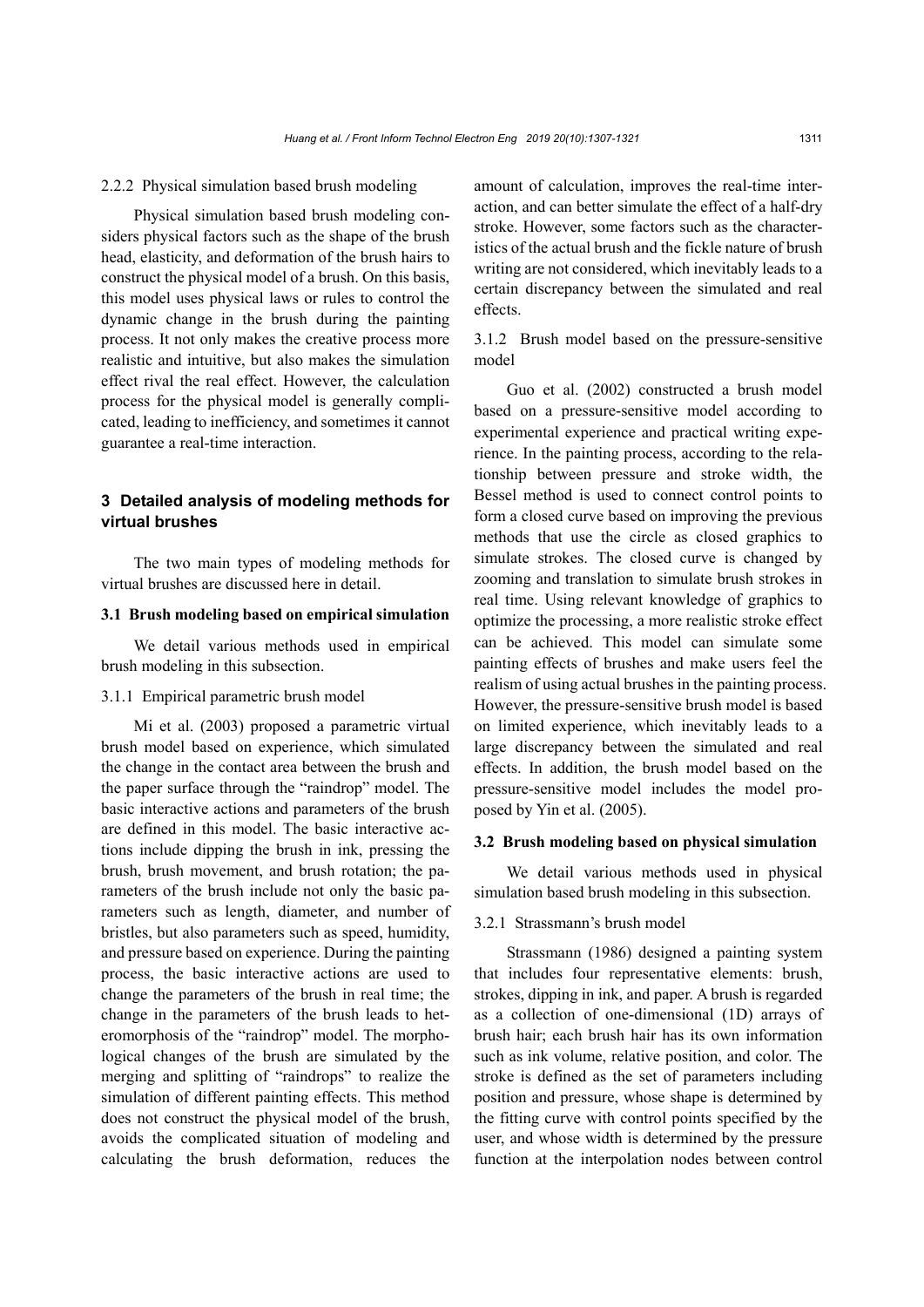points. Dipping in ink is used to express rich and varied stroke effects, restoring the changed brush to its original state. Paper is used to receive information from the brush hairs, map its texture onto the stroke, and display the painting effect. The information contained in the brush hairs is updated with the movement of the brush. If the brush hairs are fully in contact with the paper surface and contain a certain amount of ink, then the updated information contained in the brush hair will be transmitted to the paper through ink-wash. When the paper receives the information, it will display the corresponding ink marks drawn by the brush. Although this model can simulate some painting effects of the brush, the amount of calculation is too large, and it takes 1–2 min to generate a stroke, so the real- time interaction is poor.

Moreover, the strokes generated are too rigid, regular, and inflexible. From the point of view of brush modeling, this model does not consider the characteristics of the actual brush or variability of the brush-motion style. On the construction of a paper model, only the texture mapping of paper is considered, and the properties of paper such as absorptivity and humidity are not considered. Therefore, the simulation of ink diffusion and stroke superposition needs to be further improved. In addition, there is a certain difficulty in controlling the pressure acting on the brush and stroke rotation during the painting process. Strassmann's work is seen as setting a precedent in brush modeling, and a model providing inspiration for follow-up researchers.

#### 3.2.2 Wong et al.'s brush model

Considering the shortcomings of Strassmann's model in stroke generation, Ip and Wong (1997) and Wong and Ip (2000) proposed a virtual brush model consisting of a brush geometry model and a brush dynamic model. When constructing the geometric model of a brush, the emphasis is on modeling the brush head. By specifying parameters such as the radius of the circle of the brush root, the length of the brush head, and the number of bristles, they constructed a geometric model of the brush head with an inverted conical shape (Fig. 1).

In the dynamic model of the brush, the shape of the intersection area between the brush and paper is described by an ellipse, which is considered the shape



**Fig. 1 Wong et al.'s virtual brush model**

of the footprint. The elliptical footprint changes as the brush is moved. To better control the change in footprint shape, the long axis and short axis of the ellipse need to be multiplied by a change factor separately. In addition, to show the phenomenon of brush dispersion and rotation of specific strokes caused by some brush movements, it is necessary to increase the dispersion factor on the long and short axes of the ellipse and add a specified rotation increment on the default rotation angle. Considering the influence of the various factors above, a series of closures of elliptic clusters with different shapes and orientations is used to fill the stroke trajectory in the painting process. Combined with the ink on paper deposition model, the stroke generated can better reflect the effects of pen-lifting, pen-pressing, and pen-spinning in calligraphy. Wong and Ip (2000) presented a parametric geometric model and dynamic model for virtual brushes, making them more flexible. It can not only simulate some of the stroke effects, but also vividly express the characteristics of brush writing. However, Wong et al.'s brush modeling is based on bristles, which are characterized by a large amount of calculation and poor real-time performance. The model also requires manual setting and adjustment of complex parameters, so the operation is complex and inefficient. In addition, considering the soft and changeable brush head as an inverted cone leads to a phenomenon where the brush head penetrates the paper surface in the painting process. It cannot simulate the effects of the side-front, and is inconsistent with the actual painting situation. Bai et al. (2008) improved Wong et al.'s model using a set of vertices instead of a single bristle as the basic unit for brush modeling, and they changed the bristles from being inclined to the main axis of the cone in the geometric model of the brush to be parallel to the main axis of the cone. This approach simplifies the model and the calculation becomes more manageable.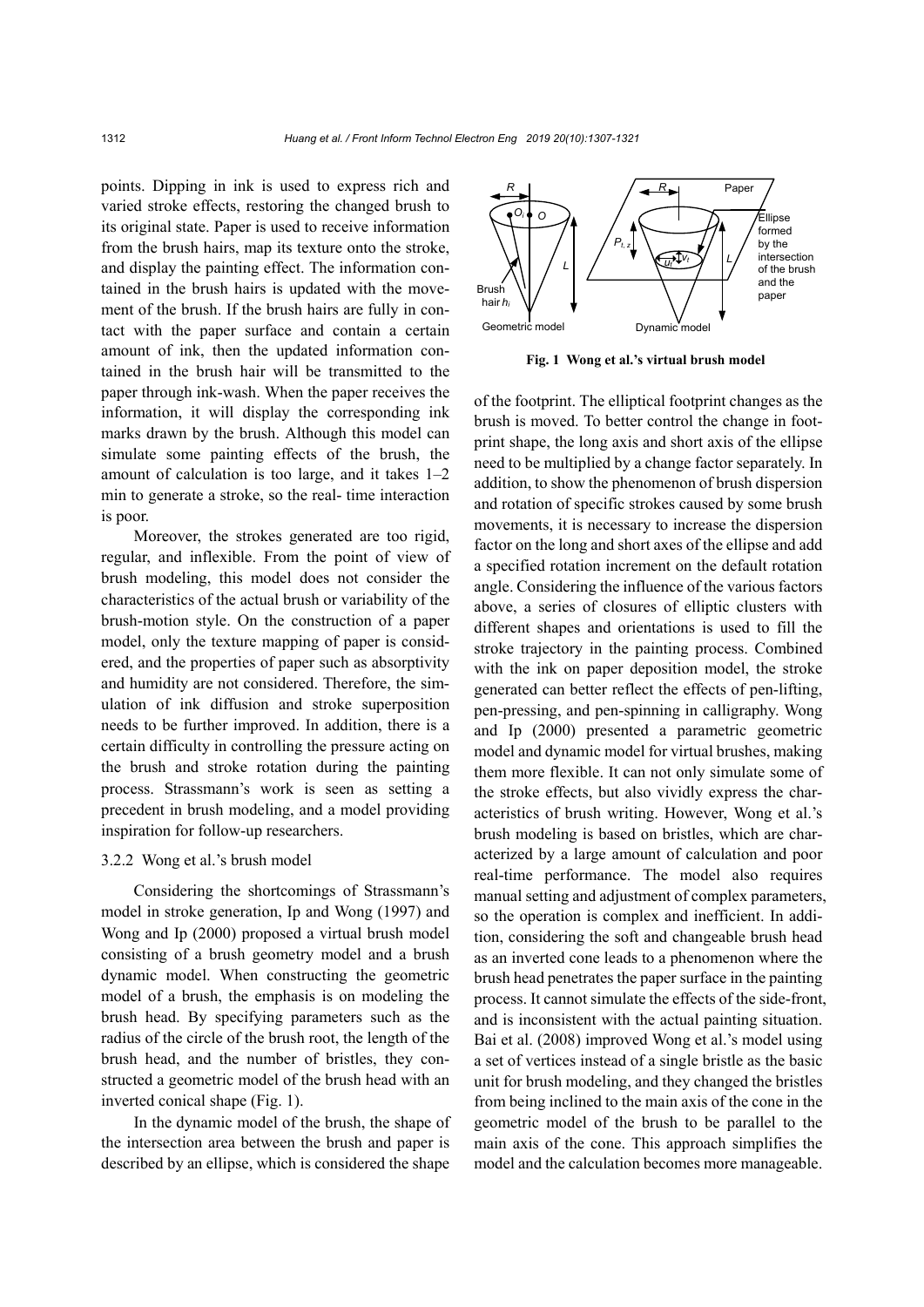Considering the impact of internal and external brush forces on bristle deformation, the brush deformation is simulated using the imprint produced by the interaction between the brush and paper during the painting process. This method reduces the simulation complexity and improves real-time interaction. At the same time, according to the force acting on the brush, a set of spring meshes can be used to accurately calculate the deformation of the brush to obtain a more realistic painting effect.

3.2.3 Brush model based on solid modeling technology

Xu et al. (2002, 2003) built a virtual brush using solid modeling techniques similar to Wong et al.'s modeling approach. In the brush modeling process, the concept of a "primitive element" (the basic painting unit) is proposed to reduce the modeling complexity and the amount of calculation. The primitive element is defined as a geometric entity that is composed mainly of a bottom control circle *Ci*, a middle control ellipse *Ei*, a central control axis *Ai*, and a tip control line *Li* (Fig. 2).



**Fig. 2 Primitive element in Xu et al. (2002)'s brush model** Reprinted from Xu et al. (2002), Copyright 2002, with permission from John Wiley and Sons

Among the four characteristic parameters of the primitive element,  $C_i$  is the state feature parameter that will not be changed after the initialization; *Ai*, *Ei*, and *Li* are dynamic feature parameters which will be adjusted in real time to reflect the morphological changes of the primitives. During the creative painting and calligraphy process, the primitives are the smallest units of work: they are independent of each other. A primitive represents a bunch of brush hairs; several primitives are gathered to describe the geometric shape of the brush head (Fig. 3). The instantaneous interaction between all primitives and the paper over time is built into the painting effect.

In the whole painting process, the brush model corresponds to three states: initial state, dipping state, and working state. In the initial state, *Ai*, *Ei*, and *Li* are reduced into straight lines, circles, and points, respectively; the primitive is given related information such as color and humidity of ink when dipping the ink, and the bifurcated brush tip can be reset to the initial state. The working state is the brush deformation process such that different painting effects can be obtained by controlling the three dynamic feature parameters.



**Fig. 3 The geometric shape of the brush head in Xu et al. (2002)'s model**

Reprinted from Xu et al. (2002), Copyright 2002, with permission from John Wiley and Sons

This model can simulate very realistic calligraphy and painting effects, and it does not require users specify a large number of parameters manually, so it is easy to operate. However, operations for the representation and intersection of complex surfaces are required during the painting process. Thus, it is computationally complex, inefficient, and slow. Furthermore, the brush head cannot be automatically restored after the bifurcation phenomenon occurs, and it can only be reset to the initial state by dipping ink.

### 3.2.4 Girshick's brush model

By observing the movement of real brushes, Girshick (2004) found that the overall motion of the brush is closely related to the movement of a single bristle. Inspired by Xu et al. (2002)'s brush model, a new parameterized brush model was proposed that simulates the deformation of the brush during writing by adjusting the parameters. This model defines a hierarchical structure consisting of a control volume and its "child" brush bundle (Fig. 4).

The brush bundle is defined as a Bezier curve with four control points, and is the smallest unit in the brush model. Depending on the resolution of the rendering, a brush bundle can be either a single bristle or a collection of adjacent bristles. The control volume is intuitively considered a shell formed by sweeping a defined geometric model along the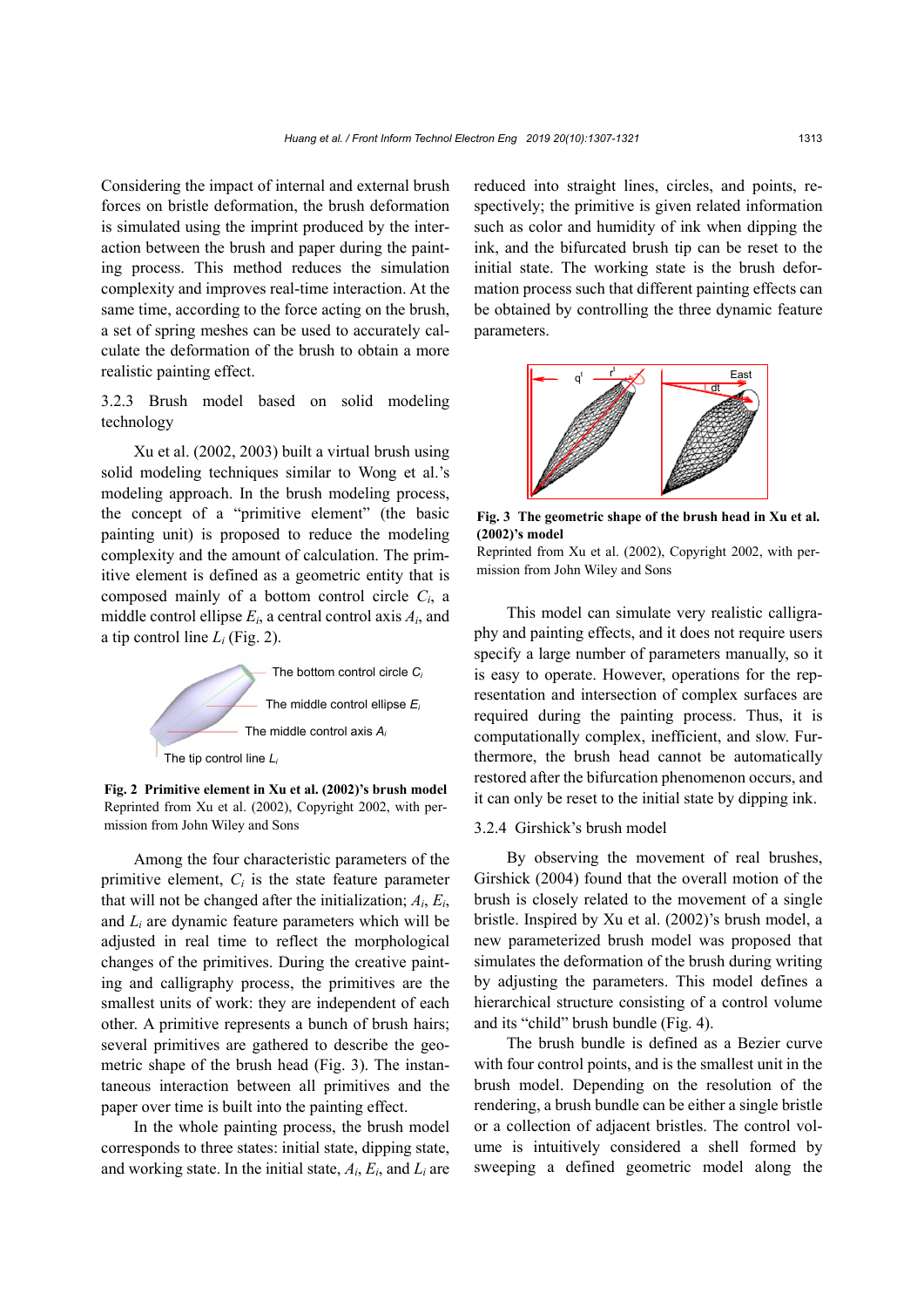control curve. Specifically, it consists of a control curve CA, a control line CL, a control ellipse CE, and two control circles  $CC_1$  and  $CC_2$ , where CA is a Bezier curve for defining the central axis of the control volume, CL and CE are used to define the last two control points of each bristle bundle, and  $CC_1$  and  $CC<sub>2</sub>$  are used to define the first two control points of each bristle bundle. Girshick (2004) used a simple approximate geometric model to simulate the deformation of the control volume based on an intuitive method: when the brush was moved to a certain distance on the paper, the brush holder would be moved to the same distance, while the brush tip was moved to only a part of the distance, which was proportional to the pressure of the brush acting on the paper. The pressure was proportional to the speed of the brush, the elasticity of the brush hair, the curvature of the brush hair, and the roughness of the paper.



**Fig. 4 Girshick (2004)'s brush model** 

In the painting process, the shape of the control volume was changed by adjusting these parameters to achieve deformation of the brush. The deformation of the control volume would cause the change of the control points on each brush bundle, causing the change of the brush shape. Adjusting the parameters of the control points on the brush bundle according to certain rules can also cause the changes of the inner bristles such as aggregation of the bristles and bifurcation of the brush head. This model uses simple and flexible geometric models to represent the internal structure of real brushes, which simplifies the model and improves the computational efficiency. Users can

achieve very realistic artistic effects without manually configuring complex and difficult parameters. Yet, Girshick (2004) concentrated only on constructing the parametric brush model and cannot carry out further research on other aspects. For instance, the rendering to painting result is obtained using only a simple texture mapping method, without considering factors such as ink diffusion, shade change, and stroke change, and without simulation of special effects such as a half-dry stroke.

#### 3.2.5 Brush model based on elasticity

Lee (1999) constructed an inverted conical brush model with elastic brush hair (Fig. 5) based on Strassmann's brush model and elasticity theory.



**Fig. 5 Lee (1999)'s virtual brush model**

When describing the bending deformation model of a single bristle, Lee (1999) regarded the bristle as an elastic rod (Fig. 6) with isotropic elements, and used the elastic deformation of the elastic rod to simulate the deformation of the bristle.



**Fig. 6 Bending deformation of a single brush hair**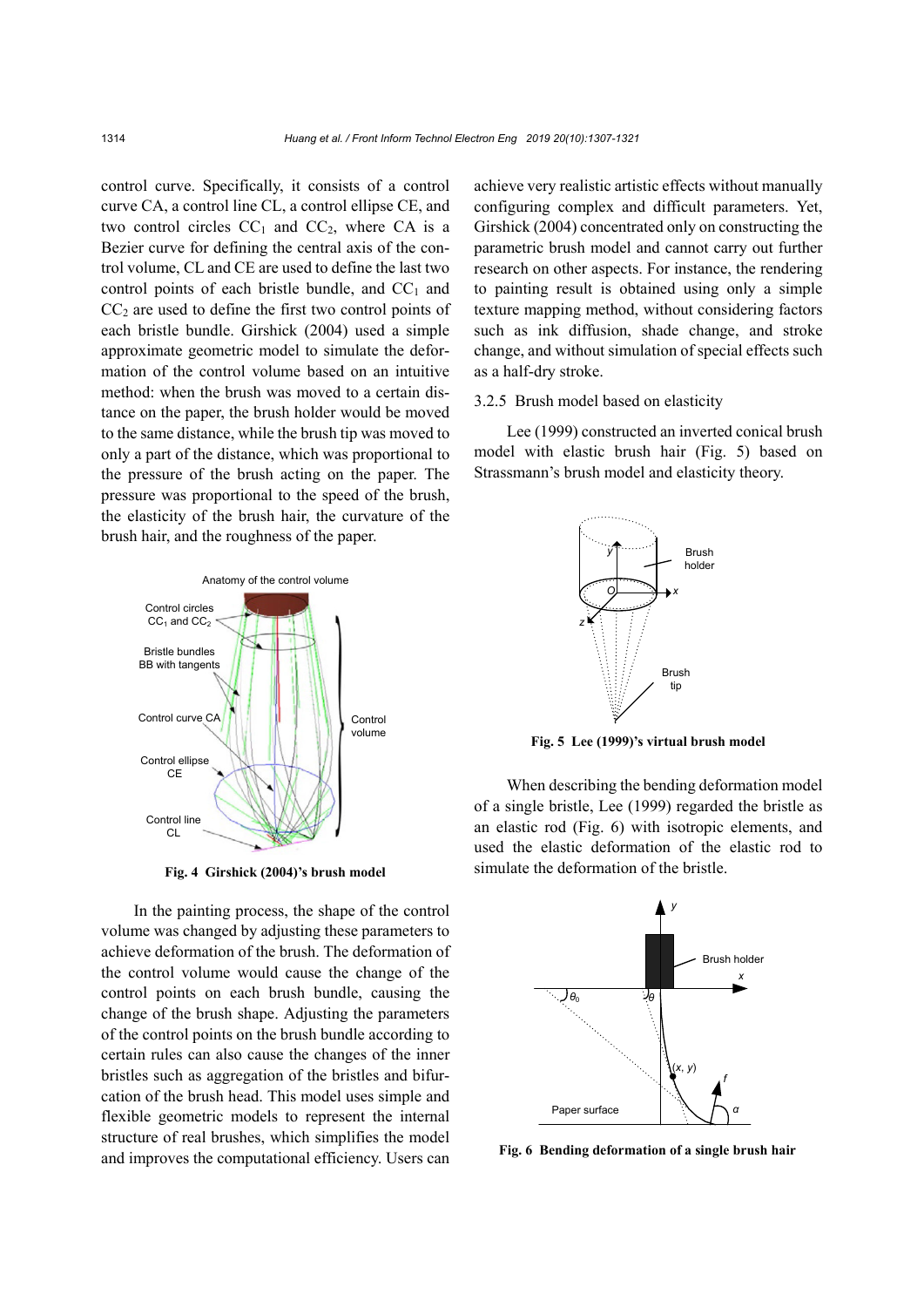If one end of the bristle is fixed on the brush holder, and a force with a certain angle is applied on the other end, the coordinates of a point on the bristle and the expressions of the general bending shape of the bristle can be obtained according to the pure bending equation of the bristle, when the bending plane of the bristle is assumed. Because a single bristle is used to simulate the effect of a brush, it is necessary to calculate the deformation of each bristle, which results in a large amount of calculation, low efficiency, and unsatisfactory painting effect. Therefore, Lee (1999) studied the geometric model and deformation of the brush bundle, and used the brush bundle to simulate the painting effect of the brush. The geometric model of the brush bundle was related to the length, quantity, and distribution of the bristles, so the number of bristles was quantified, and each bristle was marked. To simplify the calculation, the central and surface bristles were defined. The central bristles were used to determine the deformation of the brush bundle, the stroke center-line, and other parameters. The surface bristles were used to obtain the stroke contour at any time. Due to the interaction between the bristle and the paper surface, the deformation of the brush bundle was different from that of a single bristle. Therefore, the bending deformation model of a single bristle was used to calculate the shape of the brush bundle, and then the shape of the brush head was regulated by the deformation generated inside the brush bundle (Fig. 7). Finally, an orchid diagram with the characteristics of traditional oriental art was successfully painted. This model can make users experience a more authentic real-time painting process, and provide rich visual feedback. It can simulate some characteristics of the actual brush behavior. Different painting effects can be simulated by adjusting the bristle parameters, such as bristle hardness, bristle length, bristle quantity, and texture selection of the paper model.

However, this model also has many shortcomings: the number of bristles on the brush head is small, which is not consistent with real brushes, and this would affect artistic expression; when increasing the number of bristles, the simulation efficiency and realtime performance would be degraded. Although the brush is regarded as an elastic rod with isotropic elements that can show the soft characteristics of brush hair, it was not consistent with the characteristics of a real brush which has different areas of softness and hardness (from the root to the tip). This reduces the expressive effect of the brush model. This model can only create paintings with strokes perpendicular to the stroke path, so it lacks a tilt effect.



**Fig. 7 Shape of the bristle bundle under different states** Reprinted from Lee (1999), Copyright 1999, with permission from IEEE

# 3.2.6 Chu's brush model

Inspired by Baxter et al. (2001)'s model, Chu and Tai (2004) proposed a more accurate and effective 3D brush model to simulate the force and deformation of the brush head using energy minimization methods. They constructed the geometric model of a brush with a hierarchical structure including two layers: brush skeleton and brush surface (Fig. 8).



**Fig. 8 Chu et al.'s brush model (Chu and Tai, 2004)**

The brush skeleton is composed of the spine and transverse nodes. The spine is formed by successively connecting the spine nodes, simulating the bending deformation and rotation of the brush head. The length of the spine segment becomes shorter and shorter along the direction (from the brush root to the brush tip), and the spine nodes are denser and denser, showing the characteristics of the brush tip and belly, which are often used and whose brush hairs are softer. At the same time, two transverse nodes are defined for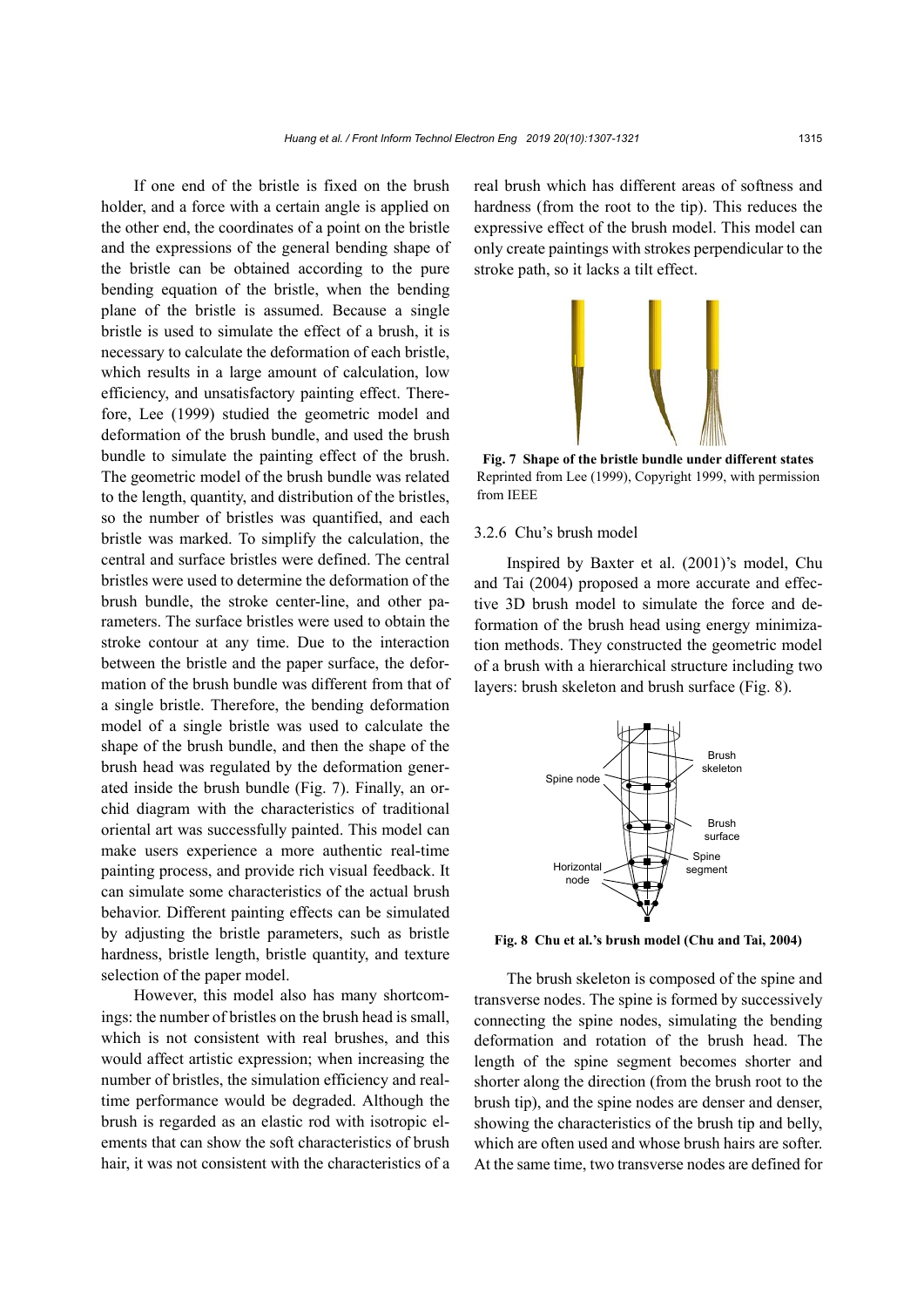each spine node, and the connecting line of the two transverse nodes passes through the spine node, and is perpendicular to the spine segment. It is used mainly to simulate the deformation and bifurcation of brush tufts. The brush surface is formed by sweeping different elliptical cross sections (Fig. 9) along the spine, which is used to simulate the contact trajectory between the brush and the paper surface, according to the position of the spine nodes and the transverse nodes in the painting process.



**Fig. 9 Tuft cross section for Chu et al.'s brush model (Chu and Tai, 2004)**

In the painting process, the energy to deform a brush head includes the deformation energy of the brush hair cluster and the friction energy between the brush hair cluster and the paper surface. These two types of energy are determined by the bending angle of the spine and the positive pressure between the brush head and the paper surface, respectively. In the dynamic model, the stable state of the brush in a given time step is determined using energy minimization methods, and then the dynamic change of the brush is simulated.

In addition, Chu and Tai (2004) constructed a unique input device to install ultrasonic devices and micro-gyroscopes on real brushes to detect the position and posture of the brush (Fig. 10). In this way, users can paint with real brushes in hand.

This model can simulate the deformation of the brush very well, especially the extension and bifurcation of brush hairs. However, the numerical integration using the energy minimization method is time-consuming, and this greatly limits the number of bifurcations of brush hairs (no more than five). In addition, the number of bifurcations needs to be set manually in advance according to the painting conditions, and in their brush mode the multiple bifurcations of the brush head after the ink in the brush head gradually dries out cannot be simulated. Although the input device constructed allows users to hold a real

brush to paint, the gyroscope is too heavy and inconvenient to operate, which affects the painting process.



**Fig. 10 Chu et al.'s input device for a virtual brush** Reprinted from Chu and Tai (2002), Copyright 2002, with

Sun et al. (2010) improved Chu and Tai (2005)'s model by applying an empirical method to the construction of the physical brush model, and constructed a geometric model with the brush hair element as the basic unit of movement and deformation. Thus, the model structure was simplified and the complexity reduced. When describing the dynamic control of the brush model, the complex physical equation is not used, but the dynamic change in the brush is obtained based on an empirical method, which can significantly reduce the computational load to improve the real-time interaction, and simulate the brush deformation and rendering effect very well.

#### 3.2.7 Huang et al.'s brush model

Inspired by Chu et al.'s model, Huang et al. (2018) proposed a novel haptic decorating method which was applied to the surface of virtual clay (Fig. 11).

The brush surface is represented as triangular mesh surfaces, which are formed through a skin defined by the center skeleton and a series of outline controlling planes, from top to bottom. The rendering effect of their virtual brush is shown in Fig. 12.

The relationship between brush deformation and endured force was researched for the first time by applying the spring-mass model to construct the 3D brush. According to the actual characteristics of the brush, 3D brush models including geometric and mechanical models are constructed in their 3D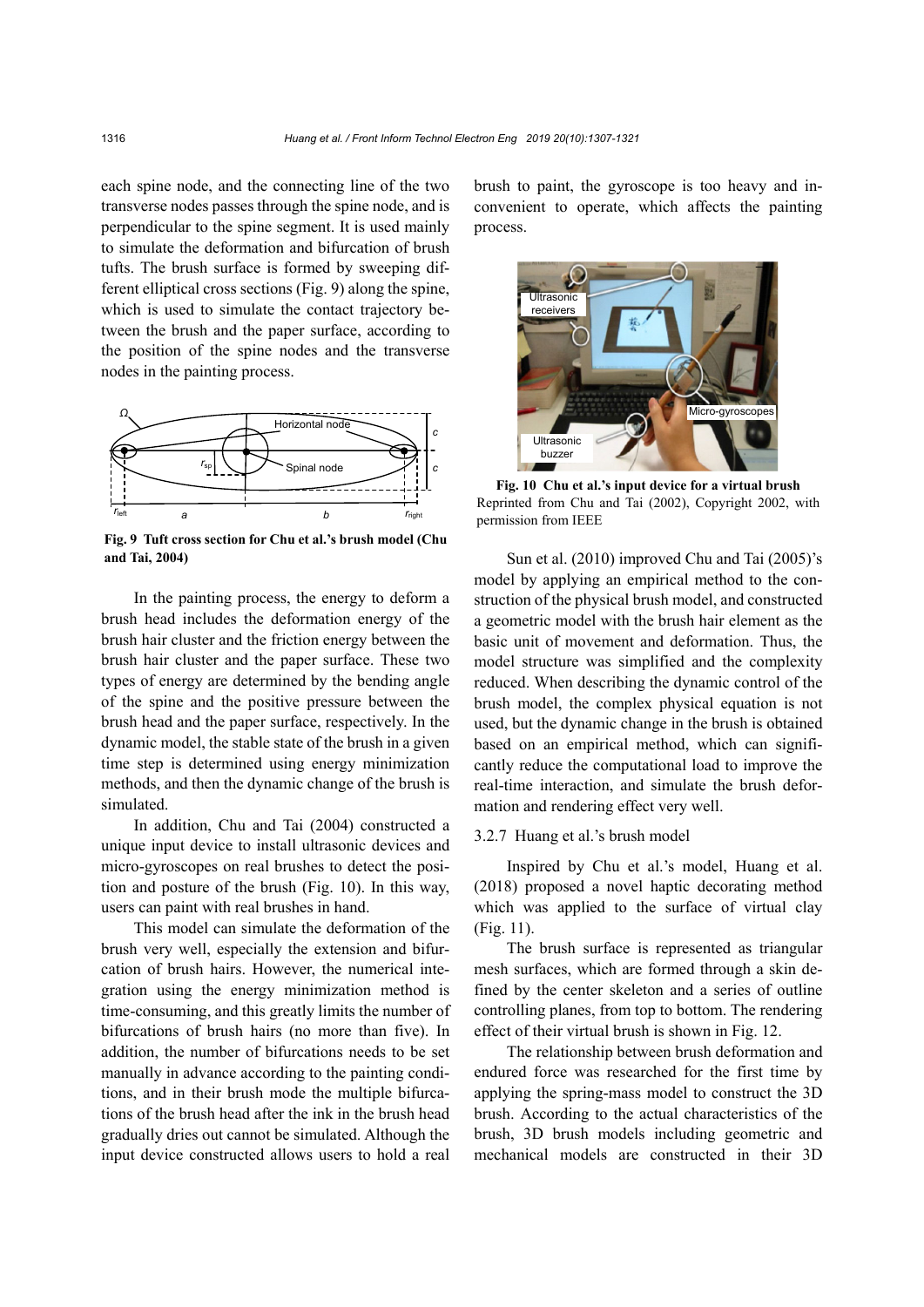painting system. The schematic of the deformation of the brush skeleton is shown in Fig. 13.

When using different pressures on the virtual brush, the brush deformations are shown in Fig. 14.



**Fig. 11 Huang et al.'s brush model and deformation, including a geometric model and a skeleton model** Reprinted from Guo et al. (2017b), Copyright 2017, with permission from Springer Nature



**Fig. 12 The rendering effect of Huang et al.'s brush model**



**Fig. 13 Schematic of deformation of the brush skeleton** 



**Fig. 14 Virtual brush deformations when exerting different pressures on the brush**

Reprinted from Guo et al. (2017b), Copyright 2017, with permission from Springer Nature

With this system, the 3D brush strokes with 3D half-dry and ink diffusion results can be painted with a Phantom Desktop haptic device, which effectively enhances reality for users. As a simple simulation example, the Chinese characters "七上八下" are painted on the exterior of a bowl (Fig. 15).



**Fig. 15 A simple simulation example using Huang et al.'s haptic painting system** 

Reprinted from Guo et al. (2017b), Copyright 2017, with permission from Springer Nature

# **4 Other related problems in virtual brush modeling**

When putting forward virtual brush modeling methods, we found that researchers had not only focused on brush modeling, but also considered the influence of interactive factors for paper, ink, and input equipment on the painting effect, to simulate the brush effect naturally and vividly. This section gives a brief description of three aspects of the input equipment used in pen-paper, paper-ink, and humancomputer interaction in virtual painting.

#### **4.1 Pen-paper interaction**

Pen-paper interaction is a process where the brush states are displayed on the paper through ink and wash after touching the paper surface in the virtual painting process. Strassmann (1986) provided each brush hair with information on the location and ink volume. When the brush touches the paper surface, the information contained in the brush hairs was transmitted to the paper for display, and subsequent updates were made with the movement of the brush. Yu et al. (2002) used circles or rectangles representing the area of the footprint formed on paper by brushes. Wong and Ip (2000) adopted elliptic sets to represent the footprint of the brush remaining on the surface of the paper, but the tip of the brush penetrated the surface of the paper, affecting the performance of the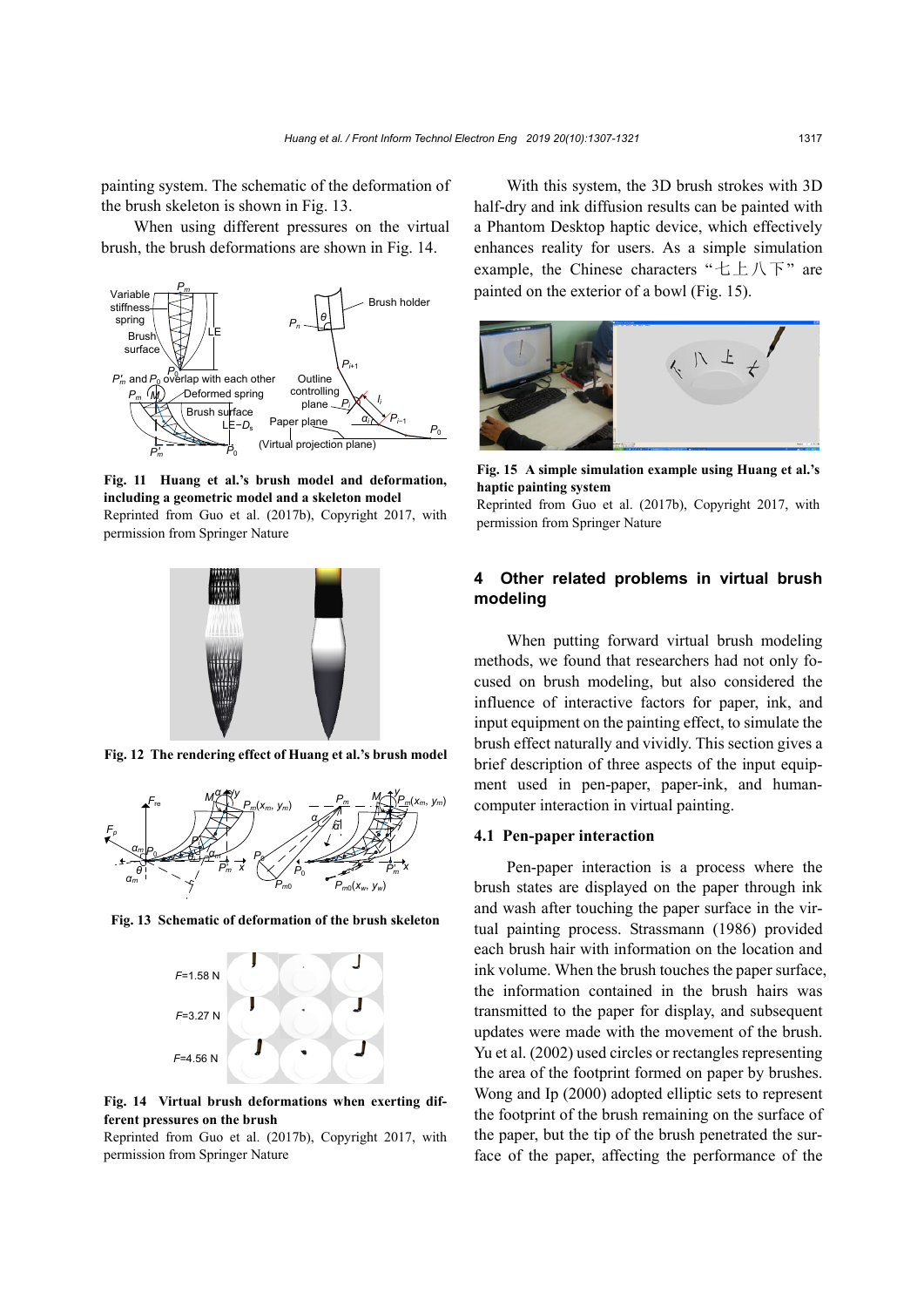vivid stroke effects in the painting process. Bai et al. (2008) simulated the writing effect using the impression produced by the interaction between the brush and paper. Xu et al. (2005) used an instantaneous interaction between paper and all basic elements in the brush model over time as the painting effects. Girshick (2004) used texture mapping to represent the trace of the brush left on paper, and prevented the brush hair from penetrating the paper surface, which would affect the painting effect. Mi et al. (2003) used a parametric raindrop model to simulate the contact area between the brush and the paper surface. When drawing brush strokes, Lee (1999) first specified the path, then used the Catmull-Rom fitting curve to generate boundary lines, and filled the inside of the strokes at the end. Chu and Tai (2004) used elliptical cross sections consisting of two semi-ellipses with the same short axis but different long axes to represent the brush strokes formed on paper. Sun et al. (2010) projected the key points and auxiliary points intersecting or penetrating the paper surface on the spine of the brush onto the paper surface to obtain the set of points. Then the outline of strokes can be obtained by curve fitting the point set, and the ink was used to fill the interior of the contour at the end.

#### **4.2 Paper-ink interaction**

Paper-ink interaction is a process of transmission, diffusion, and deposition of ink on the paper. Kallmes and Corte (1960) proposed a paper model with fiber structure where ink on the initial "paper element" can be transmitted to the adjacent "paper element" through the fiber structure. Guo et al. (2002) improved the paper model of Kallmes and Corte (1960) such that the diffusion of ink through fibers is simulated as a 1D filtration process. Yu et al. (2002) proposed a local equilibrium model to simulate the process of ink diffusion. Lee (2001) proposed a "wave" mechanism to simulate ink flow between fiber grids of paper. Chu and Tai (2004) proposed a novel fluid-flow model based on the Boltzmann lattice equation to simulate ink diffusion. Sun et al. (2005) proposed a rice paper based model and a simulation algorithm of ink transmission, which realized the simulation of ink diffusion and superposition of brush strokes naturally and vividly. Shi et al. (2003) proposed a particle system based approach to simulate the permeation and diffusion of ink. Zhang et al.

(2014) used a fluid simulation model to simulate the diffusion effect of ink-water; on this basis, a fractal theory was applied to simulate the profile of ink-water diffusion. Guo et al. (2015) used a spring-mass model to build a model of the 3D Chinese brush and analyzed the resulting brush deformation.

#### **4.3 Human-computer interactive devices**

To verify the performance of the brush model, researchers employed different input devices for human-computer interaction. Strassmann (1986) and Wong and Ip (2000) used a combination of traditional mouse and keyboard to operate virtual brushes and implement parameter inputs. Although the needs of interaction can be met to some extent, the parameters that can be input are limited, and the operation is more complex. In addition to the combination of the mouse and keyboard, Chu and Tai (2004) used a pressuresensitive pen to implement painting. Freedom information of the brush can be obtained by a pressuresensitive pen combined with a digital board. Not only is it easy to operate, but it can make users experience the same feeling as when painting with a real brush. However, there are some limitations in detecting the tilt angle of the pen-holder. Zhu et al. (2009) employed a handwriting board, called the F-tablet, on which to write, which can not only acquire dynamic information such as 3D force and writing speed in the writing process, but also record static information such as pen shapes and strokes. However, the synthetic application of force components parallel to the paper surface needs to be improved. Chu and Tai (2005) installed ultrasonic devices and microgyroscopes on real brushes to obtain real-time sixdegree-of-freedom (6-DOF) information of brushes during painting. However, the gyroscope is bulky, heavy, and inconvenient to operate. Huang et al. (2018) used a force feedback device with 6-DOF posture input for human-computer interaction, allowing users to perceive changes in pen-holding strength. However, this type of device is expensive and does not conform to the traditional pen-drawing method and usage habits.

#### **5 Prospects**

Research on virtual brush modeling has undergone nearly 30 years and remarkable progress has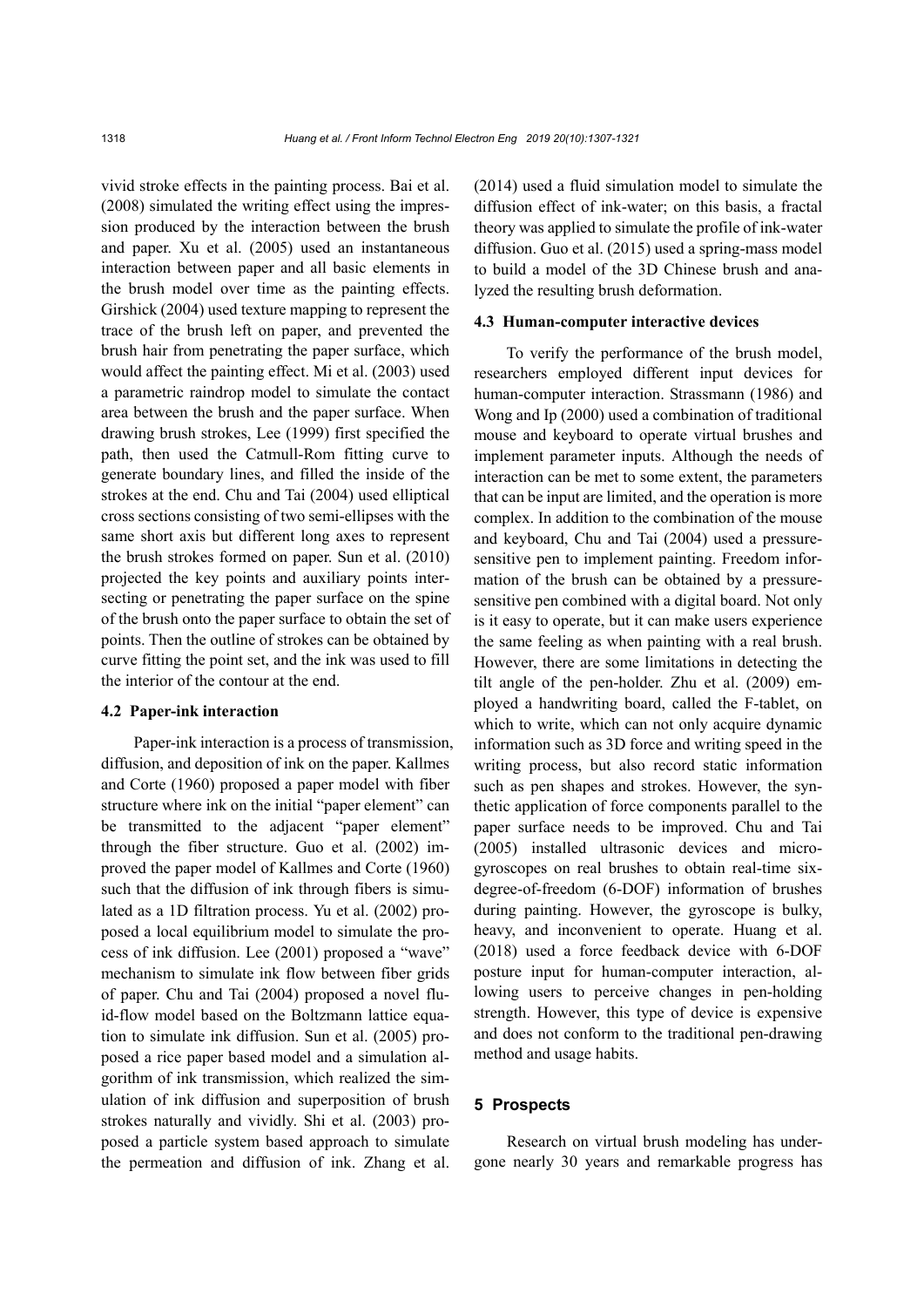been achieved. However, there is still a certain discrepancy with respect to the actual style of expression and the painting effect in Chinese painting and calligraphy. According to the research on virtual brush modeling and related problems, we infer that future research can be carried out in the following respects:

1. More in-depth research on the brush model. The existing brush models have many shortcomings, and some brush characteristics and special effects cannot be simulated well, for instance, different degrees of softness and hardness of the brush hairs for different types of brushes, random bifurcation of brush hairs, and twisting and distortion of brushes. Different types of virtual brushes can be constructed according to various actual brushes. In the process of brush modeling, a brush modeling method based on a combination of physical simulation and the brush modeling method based on empirical simulation can be considered. Through complementary advantages, different brush painting effects can be simulated naturally while ensuring computational efficiency and real-time performance.

2. Further research on paper-ink interaction. The existing paper model and the ink diffusion model can simulate the general effect of paper-ink interaction. However, there is still difficulty in the simulation of more complex painting effects, such as the superposition of strokes and the gradual change of ink color in the strokes. The fiber structure of rice paper and the transmission mechanism of ink on rice paper should be studied in depth in the future, and the paper-ink interaction can be realized by constructing a more effective rice paper model and ink diffusion model.

3. Construction of the color model. Because of the rich color changes in Chinese painting, how to use color reasonably, simulate the bending of various pigments, and synthesize multi-layer pigments in the computer are also challenges. We can construct a new color mixing model and design a new color simulation algorithm based on Kubelka-Munk theory. In addition, multi-color simulation in painting can be realized through the construction of a palette module.

4. Stylization and automatic generation. At present, research related to the writing of different styles of fonts, realization of special effects in calligraphy and painting, and automatic stylization of paintings has not been conducted. In the future, by studying the rules governing the creation of painting and calligraphy, creative styles, and the formation mechanism of special effects, automatic stylization of calligraphy and painting creation can be achieved using artificial intelligence technology. Furthermore, calligraphy and painting works of different styles can be automatically generated using a computer through the establishment of a database containing different styles and characteristics of painting.

5. Real-time performance. In the process of virtual painting, the dynamic deformation of the brush, diffusion of ink, and change of color need to be achieved by calculating a great deal of data, which leads to inefficiency and degradation of real-time performance. We can begin with two aspects to improve the computational efficiency and real-time performance: introducing multithread parallel processing technology to improve the system sampling frequency and using GPU-based hardware acceleration technology to speed up graphics processing and enhance the reality of the painting.

6. A new type of input device. The forces acting on the brush and the posture of the brush are important factors that affect calligraphy and painting effects in the calligraphy and painting processes. With the rapid development and wide application of microelectromechanical systems (MEMS) technology, a MEMS force sensor and a MEMS inertial measurement unit can be integrated to construct a simulation brush based on MEMS that is used for real-time detection of pressure and gesture of the brush in the painting and calligraphy processes. The influence of pressure and posture of the simulated brush on virtual brush deformation should be further studied to control the virtual painting process and enhance the sense of reality in the painting process.

#### **6 Conclusions**

The computer simulation of Chinese painting and calligraphy has achieved progress. However, there are still some problems in brush modeling, construction of the ink diffusion model, and the formation mechanism of Chinese painting and calligraphy. In the future, interdisciplinary research in computer graphics rendering technology, artificial intelligence technology, and MEMS technology should be considered comprehensively to promote the computer simulation of Chinese calligraphy and painting.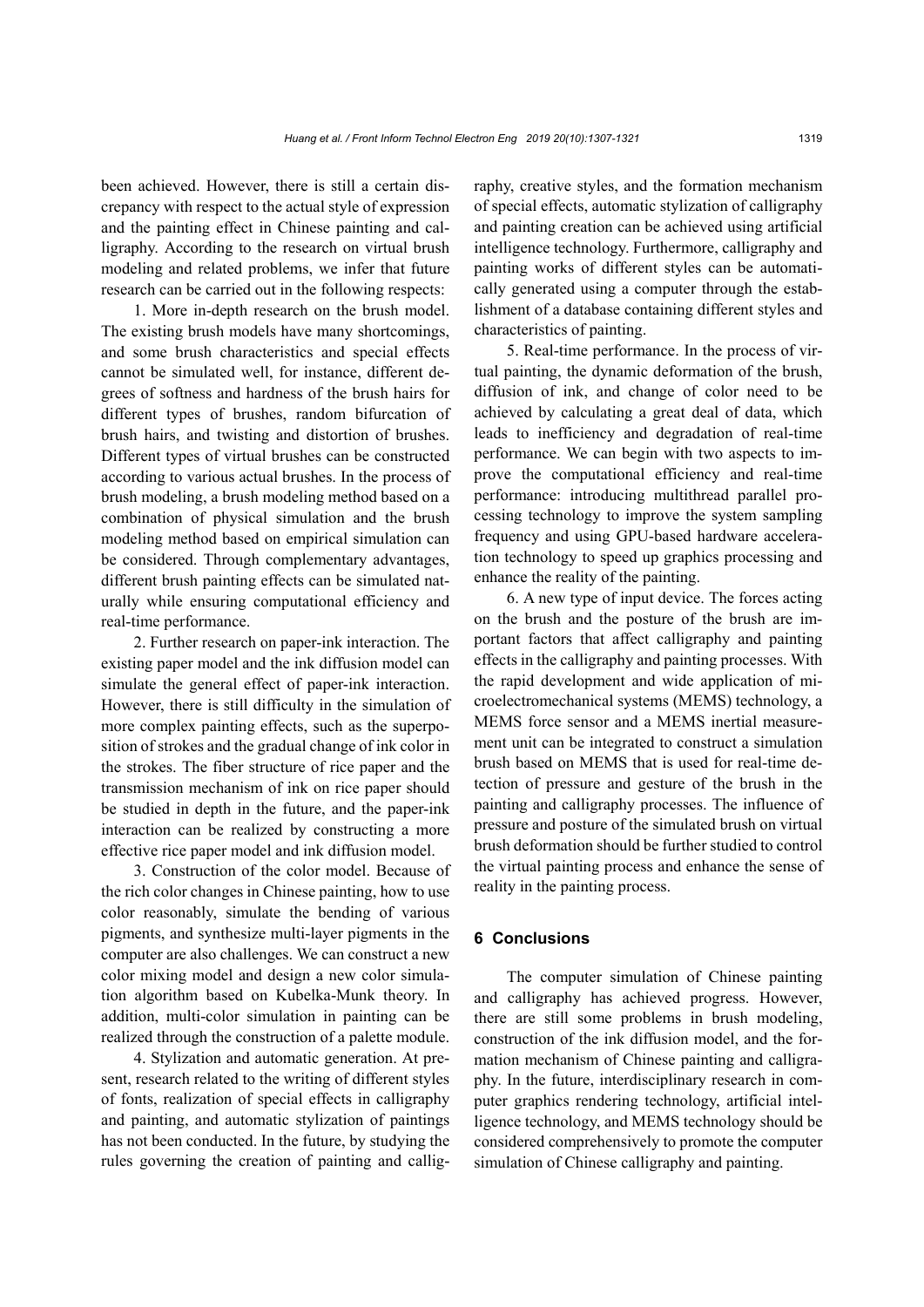#### **Compliance with ethics guidelines**

Lei HUANG, Zeng-xuan HOU, You-hang ZHAO, and Di-jing ZHANG declare that they have no conflict of interest.

# **References**

- Adams B, Wicke M, Dutré P, et al., 2004. Interactive 3D painting on point-sampled objects. Proc  $1<sup>st</sup>$  Eurographics Conf on Point-Based Graphics, p.57-66. https://doi.org/10.2312/SPBG/SPBG04/057-066
- Bai BD, Zhang YN, Wong K, et al., 2008. A Chinese brush model with calligraphy. *J Northwest Polytech Univ*, 26(3):391-394 (in Chinese).

https://doi.org/10.3969/j.issn.1000-2758.2008.03.025

- Baxter B, Scheib V, Lin MC, et al., 2001. DAB: interactive haptic painting with 3D virtual brushes. Proc  $28<sup>th</sup>$  Annual Conf on Computer Graphics and Interactive Techniques, p.461-468. https://doi.org/10.1145/383259.383313
- Baxter W, Govindaraju N, 2010. Simple data-driven modeling of brushes. Proc ACM SIGGRAPH Symp on Interactive 3D Graphics and Games, p.135-142. https://doi.org/10.1145/1730804.1730826
- Baxter WV, Lin MC, 2004. A versatile interactive 3D brush model. Proc 12<sup>th</sup> Pacific Conf on Computer Graphics and Applications, p.319-328. https://doi.org/10.1109/PCCGA.2004.1348363
- Chan C, Akleman E, Chen J, 2002. Two methods for creating Chinese painting. Proc 10<sup>th</sup> Pacific Conf on Computer Graphics and Applications, p.403-412. https://doi.org/10.1109/PCCGA.2002.1167884
- Chen ZL, Kim B, Ito D, et al., 2015. Wetbrush: GPU-based 3D painting simulation at the bristle level. *ACM Trans Graph*, 34(6):200-210. https://doi.org/10.1145/2816795.2818066
- Chu NSH, Tai CL, 2002. An efficient brush model for physically-based 3D painting. Proc 10<sup>th</sup> Pacific Conf on Computer Graphics and Applications, p.413-421. https://doi.org/10.1109/PCCGA.2002.1167885
- Chu NSH, Tai CL, 2004. Real-time painting with an expressive virtual Chinese brush. *IEEE Comput Graph Appl*, 24(5):76-85. https://doi.org/10.1109/MCG.2004.37
- Chu NSH, Tai CL, 2005. MoXi: real-time ink dispersion in absorbent paper. *ACM Trans Graph*, 24(3):504-511. https://doi.org/10.1145/1073204.1073221
- Chua YS, 1990. Bezier brushstrokes. *Comput*-*Aided Des*, 22(9):550-555.

https://doi.org/10.1016/0010-4485(90)90040-J

Girshick RB, 2004. Simulating Chinese brush painting: the parametric hairy brush. Proc SIGGRAPH, p.22. https://doi.org/10.1145/1186415.1186442

Guo C, Hou ZX, Yang GQ, et al., 2015. The simulation of the brush stroke based on force feedback technology. *Math Probl Eng*, 2015:164821.

https://doi.org/10.1155/2015/164821

Guo C, Hou ZX, Zheng SZ, et al., 2017a. The simulation of the half-dry stroke based on the force feedback technology. Proc 8<sup>th</sup> Int Conf on Graphic and Image Processing, 10225:1022523. https://doi.org/10.1117/12.2266338

- Guo C, Hou ZX, Shi YZ, et al., 2017b. A virtual 3D interactive painting method for Chinese calligraphy and painting based on real-time force feedback technology. *Front Inform Technol Electron Eng*, 18(11):1843-1853. https://doi.org/10.1631/FITEE.1601283
- Guo L, Ren XS, Ding HD, 2002. Study brush pen model on digital pen simulated system of painting and calligraphy. *J Kunming Univ Sci Technol*, 27(6):83-87 (in Chinese). https://doi.org/10.16112/j.cnki.53-1223/n.2002.06.022
- Hsu SC, Lee IHH, 1994. Drawing and animation using skeletal strokes. Proc 21<sup>st</sup> Annual Conf on Computer Graphics and Interactive Techniques, p.109-118. https://doi.org/10.1145/192161.192186
- Huang L, Hou ZX, Guo C, et al., 2018. Haptic decorating on the surface of virtual clay model. *Math Probl Eng*, 2018:7939706. https://doi.org/10.1155/2018/7939706
- Ip HHS, Wong HTF, 1997. Calligraphic character synthesis using a brush model. Proc Computer Graphics Int, p.13-21. https://doi.org/10.1109/CGI.1997.601261
- Kallmes O, Corte H, 1960. The structure of paper. I. The statistical geometry of an ideal two dimensional fiber network. *Tappi J*, 43(9):737-752. https://doi.org/10.2312/SPBG/SPBG04/057-066
- Lee J, 1997. Physically-based modeling of brush painting. *Comput Netw ISDN Syst*, 29(14):1571-1576. https://doi.org/10.1016/S0169-7552(97)00073-1
- Lee J, 1999. Simulating oriental black-ink painting. *IEEE Comput Graph Appl*, 19(3):74-81. https://doi.org/10.1109/38.761553
- Lee J, 2001. Diffusion rendering of black ink paintings using new paper and ink models. *Comput Graph*, 25(2):295- 308. https://doi.org/10.1016/S0097-8493(00)00132-1
- Li JF, Zhang XW, Ao X, et al., 2005. An interactive sketch recognition approach with real-time feedback. *J Comput*-*Aid Des Comput Graph*, 17(11):2453-2458 (in Chinese). https://doi.org/10.3321/j.issn:1003-9775.2005.11.011

Meyer DJ, Peshkin MA, Colgate JE, 2016. Tactile paintbrush: a procedural method for generating spatial haptic texture. Proc IEEE Haptics Symp, p.259-264. https://doi.org/10.1109/HAPTICS.2016.7463187

- Mi XF, Tang M, Lin JZ, et al., 2003. An experience based virtual brush model. *J Comput Res Dev*, 40(8):1244-1251 (in Chinese).
- Otsuki M, Sugihara K, Toda A, et al., 2018. A brush device with visual and haptic feedback for virtual painting of 3D virtual objects. *Virt Real*, 22(2):167-181. https://doi.org/10.1007/s10055-017-0317-0
- Saito S, Nakajima M, 1999. 3D physics-based brush model for painting. Proc ACM SIGGRAPH Conf, p.226. https://doi.org/10.1145/311625.312110
- Shi YX, Sun JZ, Zhang HJ, et al., 2003. Graphical simulation algorithm for Chinese ink wash drawing by particle system. *J Comput-Aided Des Comput Graph*, 15(6):667-672 (in Chinese).

https://doi.org/10.3321/j.issn:1003-9775.2003.06.006

Strassmann S, 1986. Hairy brushes. *ACM SIGGRAPH Comput Graph*, 20(4):225-232.